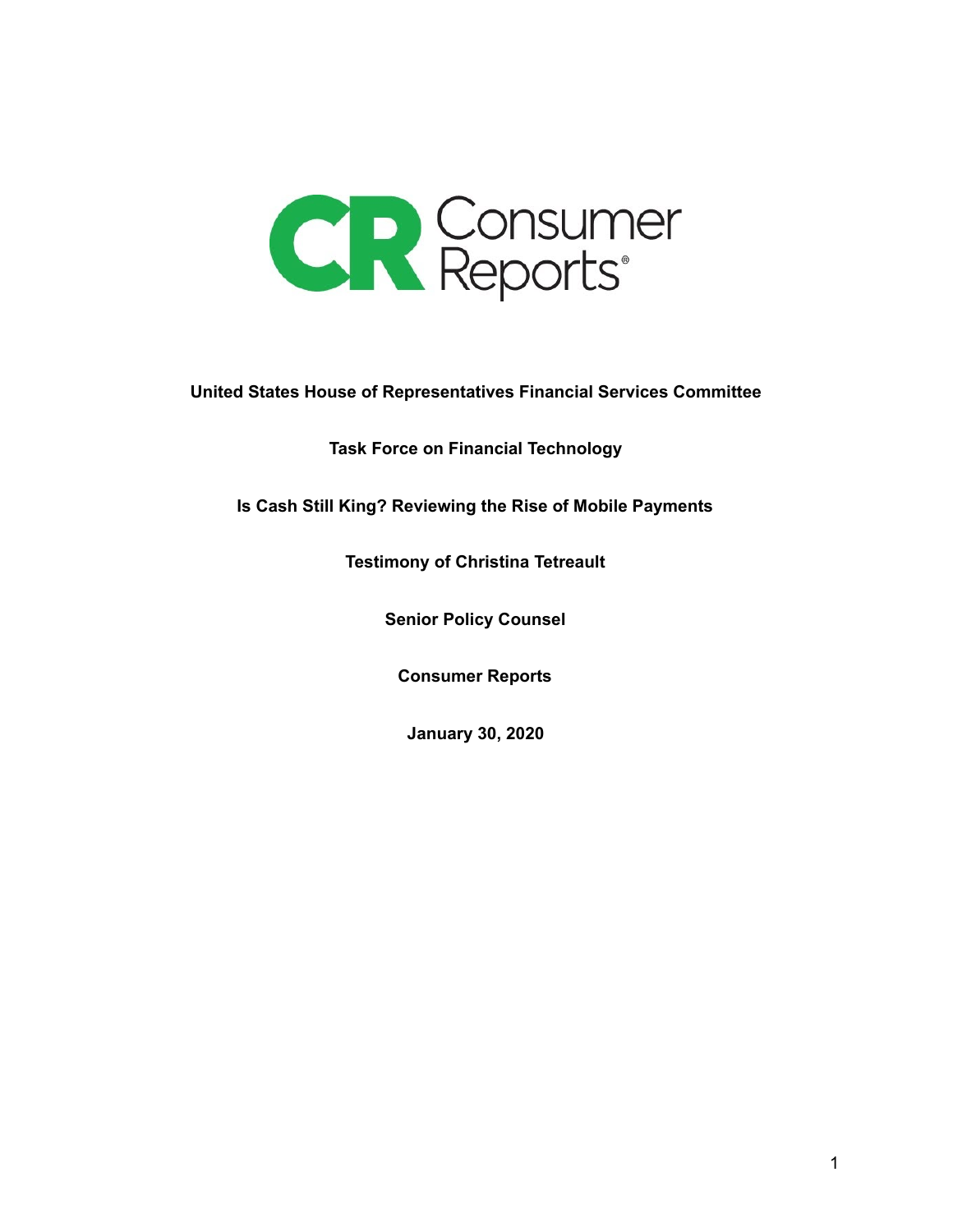# **Introduction**

Chairman Lynch and Ranking Member Emmer and Members of the Financial Technology Task Force, thank you for the invitation to appear today. I am Christina Tetreault, senior policy counsel on Consumer Reports' financial services policy team. Consumer Reports is an expert, independent, non-profit organization whose mission is to work for a fair, just, and safe marketplace for all consumers and to empower consumers to protect themselves. Consumers Reports works for pro-consumer policies in the areas of financial services and marketplace practices, antitrust and competition policy, privacy and data security, food and product safety, telecommunications and technology, travel, and other consumer issues in Washington, DC, in the states, and in the marketplace. Consumer Reports is the world's largest independent product-testing organization, using its dozens of labs, auto test center, and survey research department to rate thousands of products and services annually. Founded in 1936, Consumer Reports has over 6 million members and publishes its magazine, website, and other publications.

Consumer Reports (CR) has a long history of working to improve payments protections for consumers. In 2008, the then-leader of CR's financial services policy team, Gail Hillebrand, published a comprehensive overview of and proposed solutions for "the mess" in payments law that she saw would be exacerbated by the rise of mobile. $^{\rm 1}$  In 2011, CR published its first report on mobile payments, Michelle Jun's *Mobile Pay or Mobile Mess: Closing the Gap Between Mobile Payment Systems and Consumer Protections.* From 2015 - 2018, CR staff served on 2 the steering committees of theFederal Reserve's Faster and Secure Payments Task Forces, working with industry, retailers, regulators and other consumer groups to ensure safer payments modernization. In 2018, Consumer Reports rated peer-to-peer payment services, including Apple, Square's Cash app and Venmo. $^3$  With the launch of CR's Digital Lab in 2019, Consumer Reports continues to make digital privacy and security, including for financial services, an essential part of our work for a fair, just and safe marketplace. I appreciate the opportunity to share our expertise here today, and thank the Committee for calling attention to the consumer implications of the rise of mobile payments.

Consumer problems with mobile payments reflect problems in payments and the digital ecosystem: current law irrationally applies different consumer protections to different payment methods, and electronic payments have inherent privacy and security issues. These issues are intensified by the mobile environment. Congress can fix these problems by creating uniform payments protections for all payment types, and establishing a strong federal floor of privacy protections with curbs on data collection and sharing, empowered watchdogs to ensure compliance, and real consequences for those companies that fail to meet their obligations.

<sup>1</sup> Gail Hillebrand, *Before the Grand Rethinking: Five Things to Do Today with Payments Law and Ten Principles to Guide New Payments Products and New Payments Law,* [https://advocacy.consumerreports.org/wp-content/uploads/2013/04/WhereisMyMoney08.pdf.](https://advocacy.consumerreports.org/wp-content/uploads/2013/04/WhereisMyMoney08.pdf) The specific reference to mobile is at 786.

<sup>2</sup> https://advocacy.consumerreports.org/wp-content/uploads/2013/02/Mobile-Pay-or-Mobile-Mess.pdf

<sup>3</sup> https://www.consumerreports.org/digital-payments/mobile-p2p-payment-services-review/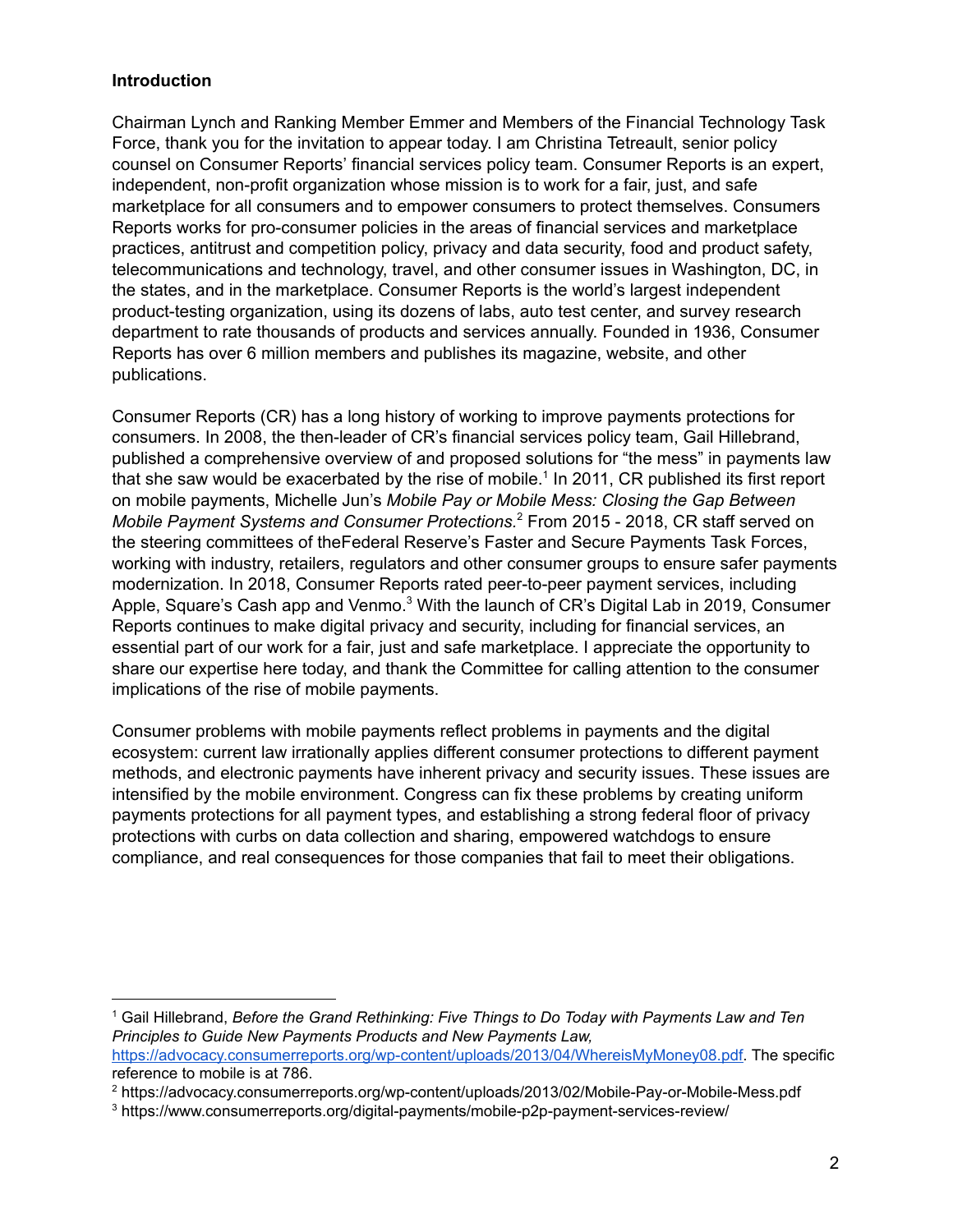I. **Mobile is a platform, not a payment type.**

### **A mobile payment is a payment made from a mobile device using an app or a wallet, and funded by a linked funding mechanism.**

Mobile payments allow consumers to make purchases or transfer money with a few taps on a mobile device. The most common method for making a mobile payment in the United States is to use a mobile payments application, either one that is downloaded to a mobile device, such as Venmo, or one that is integrated into the mobile device's operating system, such as Apple Pay. Mobile payments include payments made at the point of sale, online and in apps, and person-to-person money transfers. To make an online or in-app payment, the user simply taps a few commands on their mobile device. At the point of sale, a user may tap their phone to pay, or flash a QR code that is read by the register. Less common are mobile payments via text message, which are charged to the payee's mobile carrier bill. For example, during the 2019 fires in Sonoma County, people could text REDCROSS to 90999 to make a \$10 donation; the \$10 appeared on the donor's phone bill.<sup>4</sup> With the exception of direct-to-carrier billing, users must link a funding source to the app to fund the payment. Funding sources include credit, debit, gift or prepaid cards, or a bank account. After a wallet is funded, some services allow users to transact with stored value, funds held in the user's digital account by the service provider.

While the user interfaces of mobile wallets and payment apps make it appear that money moves instantly, it does not. Beneath the modern veneer of mobile payments is technology older than the oldest Millennials. Money moving as a result of a mobile payment ultimately moves the same way money moves with a bank transfer or payment card: along rails built in the early 1970s.<sup>5</sup> Cryptocurrency, rarely used for consumer payments, $<sup>6</sup>$  relies on new technology to move</sup> money, as does The Clearing House's Real Time Payments (RTP) rail. However, these technologies are quite different. Private cryptocurrencies, as discussed in more detail below, create more consumer problems than they solve, and raise questions about applicable law. RTP moves money at the speed of information, but RTP payments are still electronic funds transfers, and are, as leadership from The Clearing House has said, covered by existing payments law.<sup>7</sup> Regardless of the underlying technology, however, mobile is a platform, not a new payment type.

<sup>4</sup> <https://abc7news.com/5659200/>

<sup>5</sup> Behind the scenes, mobile payments move money on the Automated Clearing House, launched in 1974, [\(https://www.nacha.org/content/history-nacha-and-ach-network\)](https://www.nacha.org/content/history-nacha-and-ach-network) and the card networks. These are also from the early 70s. See for example, Visa,

<https://usa.visa.com/dam/VCOM/download/corporate/media/visanet-technology/visa-net-booklet.pdf> 6

[https://www.reuters.com/article/us-crypto-currencies-payments-analysis/bitcoin-for-payments-a-distant-dr](https://www.reuters.com/article/us-crypto-currencies-payments-analysis/bitcoin-for-payments-a-distant-dream-as-usage-dries-up-idUSKCN1NP1D8) [eam-as-usage-dries-up-idUSKCN1NP1D8](https://www.reuters.com/article/us-crypto-currencies-payments-analysis/bitcoin-for-payments-a-distant-dream-as-usage-dries-up-idUSKCN1NP1D8)

<sup>7</sup> The Clearing House, RTP, Increasing Payment Efficiency, Weil, Gotshal & Manges Roundtable, at slide 9, [https://ccl.yale.edu/sites/default/files/files/Hunter\\_Rob\\_Presentation.pdf](https://ccl.yale.edu/sites/default/files/files/Hunter_Rob_Presentation.pdf)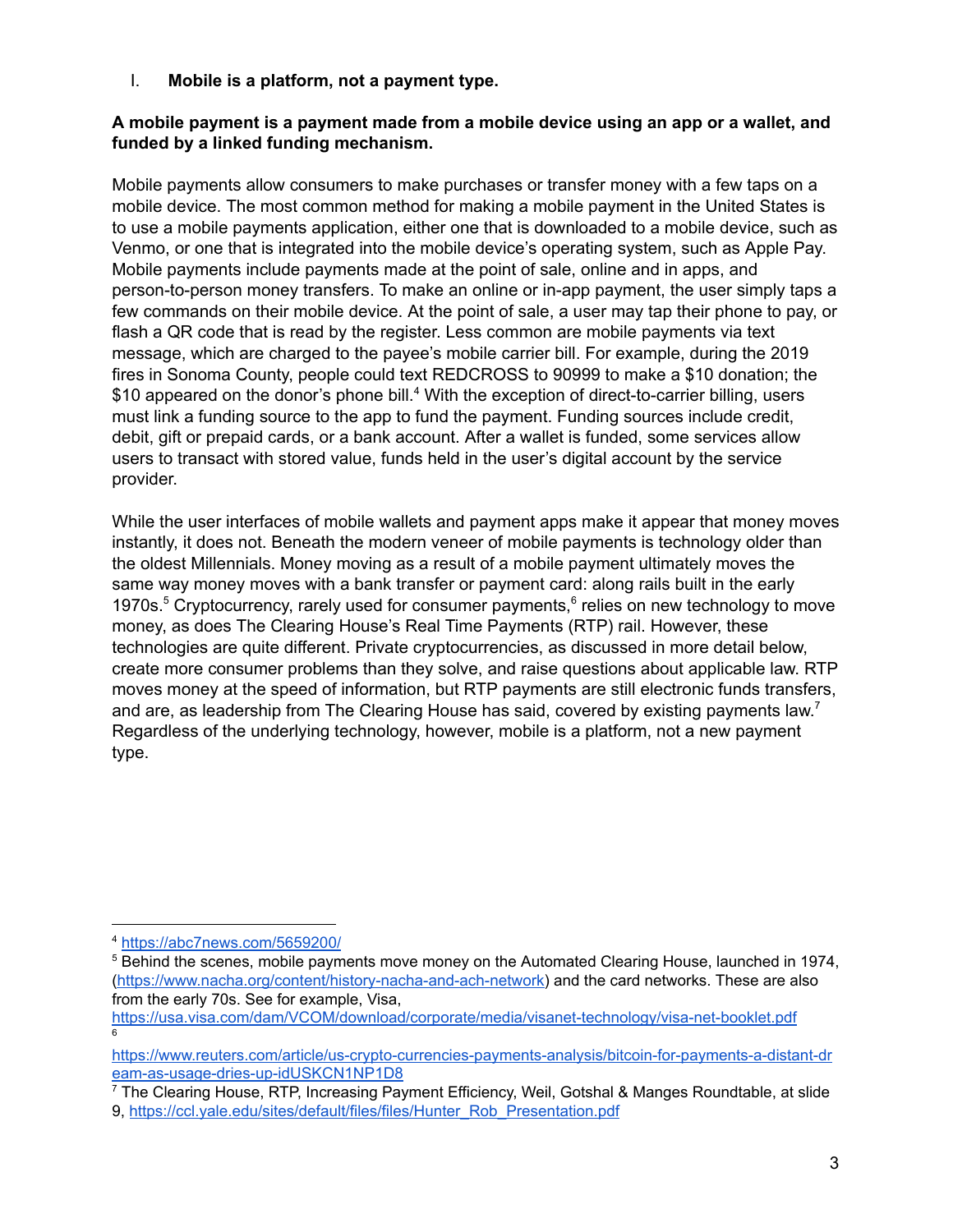### II. **Mobile payments expose the contradictions and inconsistencies in payments law.**

### **Consumer protections for mobile payments follow the underlying payment type.**

What types of protections a mobile payment has depends on what the underlying funding mechanism is.<sup>8</sup> In most mobile payment applications, users can draw on a host of payment types to make purchases. With the exception of direct-to-carrier billing, these payments look pretty much the same to consumers. However, they each provide different levels of protection to consumers.

The type of consumer protections a payment type has depends on the laws and regulations that apply to it. Mobile payments linked to credit cards have the strongest protections. Mobile payments funded by debit cards or bank accounts are second best. Mobile payments linked to gift cards have few protections, and payments charged to a mobile phone bill fewer still. $^9$  The most pronounced differences among payments protections are the caps on liability for errors and fraud, and the right to withhold payment when there is a dispute.

### **Payment protections by payment type:**

Credit cards:<sup>10</sup> Consumer liability for unauthorized credit card charges resulting from a lost or stolen credit card, which in mobile payments can include the phone itself, a chip in the phone or a sticker on the phone, is limited to \$50. If a billing error appears on a consumer's credit card statement, there is no liability as long as the consumer reports the error within 60 days. Credit cards also have a chargeback right, the right to reverse a charge if the goods or services were not delivered as agreed, including non-delivery, defect, or delivery of the wrong item.

**Debit cards (includes stored value and funds drawn from a linked bank account)**: 11 This includes a growing set of products, from debit cards to services such as Venmo and Paypal that store value for consumers. For these products, consumer liability for unauthorized transactions is limited to \$50 if the consumer notifies the financial institution within two business days after learning of the loss or theft of the access device. If the consumer fails to notify the financial institution within two business days after learning of the loss or theft of the access device but notifies the bank within 60 days, liability can be up to \$500. If notice to the issuer exceeds 60 days, losses may be unlimited. Consumers have the right to be re-credited missing funds from unauthorized

[https://www.pewtrusts.org/-/media/assets/2016/02/legal\\_framework\\_of\\_mobile\\_payments\\_white\\_paper.pd](https://www.pewtrusts.org/-/media/assets/2016/02/legal_framework_of_mobile_payments_white_paper.pdf) [f](https://www.pewtrusts.org/-/media/assets/2016/02/legal_framework_of_mobile_payments_white_paper.pdf) at 35 and 42.

<sup>8</sup> Michelle Jun, *Mobile Pay or Mobile Mess*,

<https://advocacy.consumerreports.org/wp-content/uploads/2013/02/Mobile-Pay-or-Mobile-Mess.pdf>. <sup>9</sup> For a thorough discussion of direct to carrier billing, see Michelle Jun, Mobile Pay or Mobile Mess, <https://advocacy.consumerreports.org/wp-content/uploads/2013/02/Mobile-Pay-or-Mobile-Mess.pdf>. As noted by Professor Mark Budnitz in The Legal Framework of Mobile Payments: Gaps, Ambiguities and Overlaps, the FCC took steps to address the issue of "cramming," unauthorized charges added to mobile carrier bills, after the publication of *Mobile Pay or Mobile Mess*, but large gaps remain:

 $10$  Rules governing credit cards are found in the implementing Regulation Z, Truth in Lending, 12 CFR Part 1026.

 $11$  Rules governing these transactions are found in the implementing Regulation E governing electronic funds transfers 12 CFR Part 1005.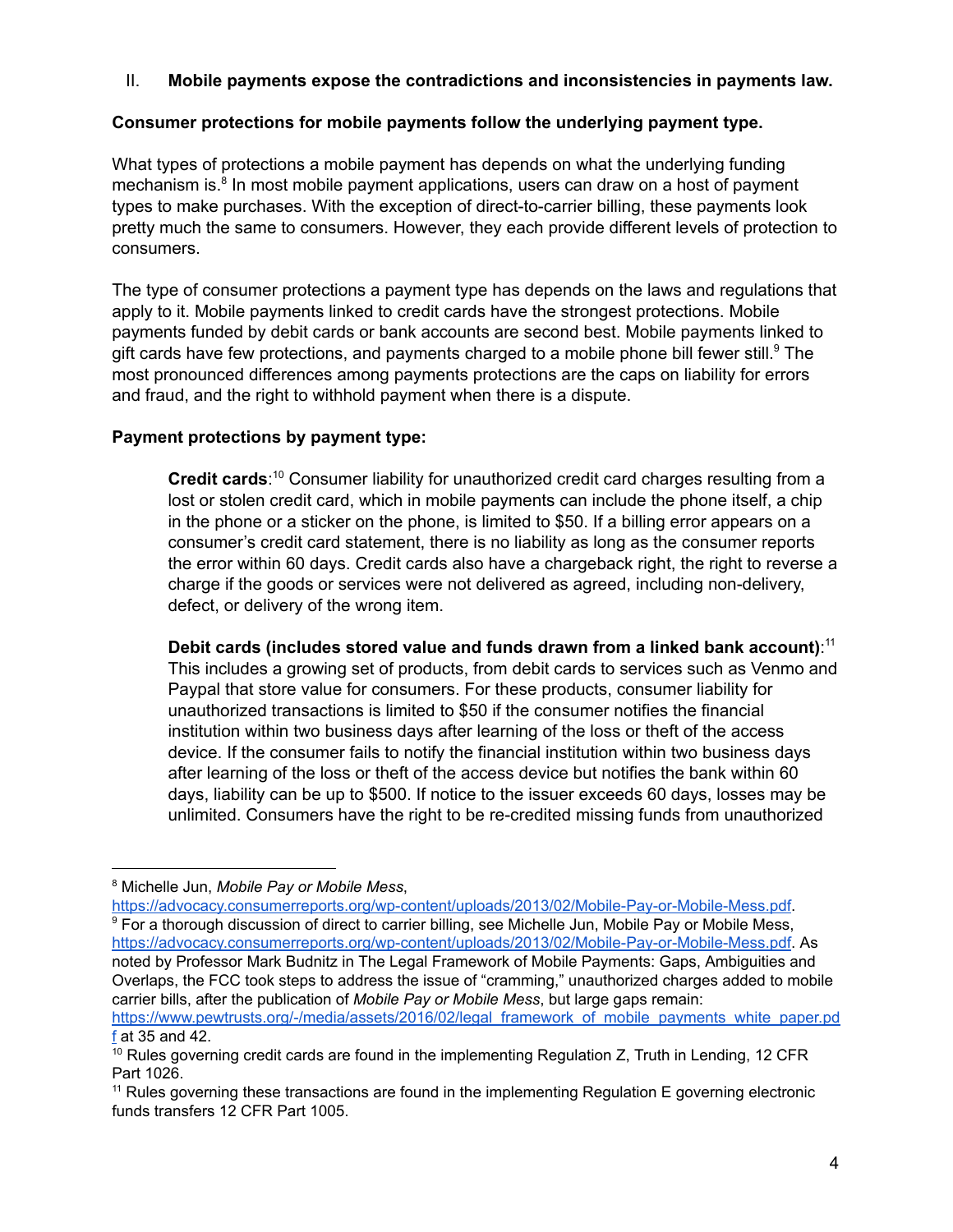transactions within 10 business days. Debit cards and stored value do not have a chargeback right.

Gift cards:<sup>12</sup> Consumers have no legal protections that limit liability in the case of unauthorized transactions or other errors for gift cards. Consumers who link mobile payments to gift cards will not likely be able to recover lost funds in the event of fraud or error.

**Direct to carrier billing**: Consumers whose mobile payments are charged to their phone bills have unclear legal protections. Interstate and international telephone services are regulated by the Federal Communications Commission (FCC). FCC truth-in-billing requirements are meant to ensure that a consumer's bill contains necessary information in a fashion that consumers can understand.<sup>13</sup> The rules prohibit carriers from putting unauthorized charges on consumers' bills, but they do not contain clear liability limits, rights of recredit or chargeback rights. There may be some protections for consumers in state laws or public utility agency rules, but these vary from state-to-state.

#### **Consumers do not understand their rights and obligations when using mobile payments, and may find they have trouble resolving mobile payments problems.**

While mobile payment providers may think of themselves as a mere "trusted intermediary" to whom consumers entrust their payment credentials,<sup>14</sup> consumers don't think of these companies that way. Users in CR's 2017 focus groups of peer-to-peer (P2P) services told CR that the company with whom they interacted—Facebook, Square, PayPal, etc.—would help fix any problems and make them whole. CR research found this is not necessarily the case.<sup>15</sup> Research by Pew found that consumers find mobile payments problems unusually difficult to resolve.<sup>16</sup> CR's research shows that providers make help relatively difficult to find in the wallet or app,<sup>17</sup> and few make telephone contact numbers publicly available. $^\mathrm{18}$  These practices are out of alignment with the consumer expectation expressed in CR's focus groups.

<sup>&</sup>lt;sup>12</sup> Rules governing gift cards are contained in Regulation E, and are found at 12 CFR § 1005.20

<sup>&</sup>lt;sup>13</sup> 47 CFR Y §64.2400-2401, Truth-in-Billing Requirements for Common Carriers. For a more complete discussion see Budnitz, The Legal Framework of Mobile Payments: Gaps, Ambiguities and Overlaps, [https://www.pewtrusts.org/-/media/assets/2016/02/legal\\_framework\\_of\\_mobile\\_payments\\_white\\_paper.pd](https://www.pewtrusts.org/-/media/assets/2016/02/legal_framework_of_mobile_payments_white_paper.pdt) [t](https://www.pewtrusts.org/-/media/assets/2016/02/legal_framework_of_mobile_payments_white_paper.pdt) 42.

<sup>14</sup> *PayPal v Consumer Financial Protection Bureau* complaint at 14.

<sup>&</sup>lt;sup>15</sup> Why Apple Pay Is the Highest-Rated Mobile P2P Payment Service,

[https://www.consumerreports.org/digital-payments/mobile-p2p-payment-services-review/.](https://www.consumerreports.org/digital-payments/mobile-p2p-payment-services-review/)

<sup>&</sup>lt;sup>16</sup> Pew, Are Americans Embracing Mobile Payments? Survey of consumer experiences finds greater trust in credit, debit cards,

[https://www.pewtrusts.org/en/research-and-analysis/issue-briefs/2019/10/are-americans-embracing-mobil](https://www.pewtrusts.org/en/research-and-analysis/issue-briefs/2019/10/are-americans-embracing-mobile-payments) [e-payments](https://www.pewtrusts.org/en/research-and-analysis/issue-briefs/2019/10/are-americans-embracing-mobile-payments).

<sup>&</sup>lt;sup>17</sup> Consumer Reports, Peer-to-Peer Payments Are Generally Safe, But Consumers Must Be Aware of Risks,

[https://www.consumerreports.org/digital-payments/peer-to-peer-payments-are-generally-safe-but-consum](https://www.consumerreports.org/digital-payments/peer-to-peer-payments-are-generally-safe-but-consumers-must-be-aware-of-risks/) [ers-must-be-aware-of-risks/](https://www.consumerreports.org/digital-payments/peer-to-peer-payments-are-generally-safe-but-consumers-must-be-aware-of-risks/).

 $18$  Social media is filled with pleas from consumers that are some variation on, "Can't I just call you to resolve this?" See for example, <https://twitter.com/VictorMavika/status/1218295784405266432?s=20> and <https://twitter.com/Kittieb3/status/1217931828071366657?s=20>.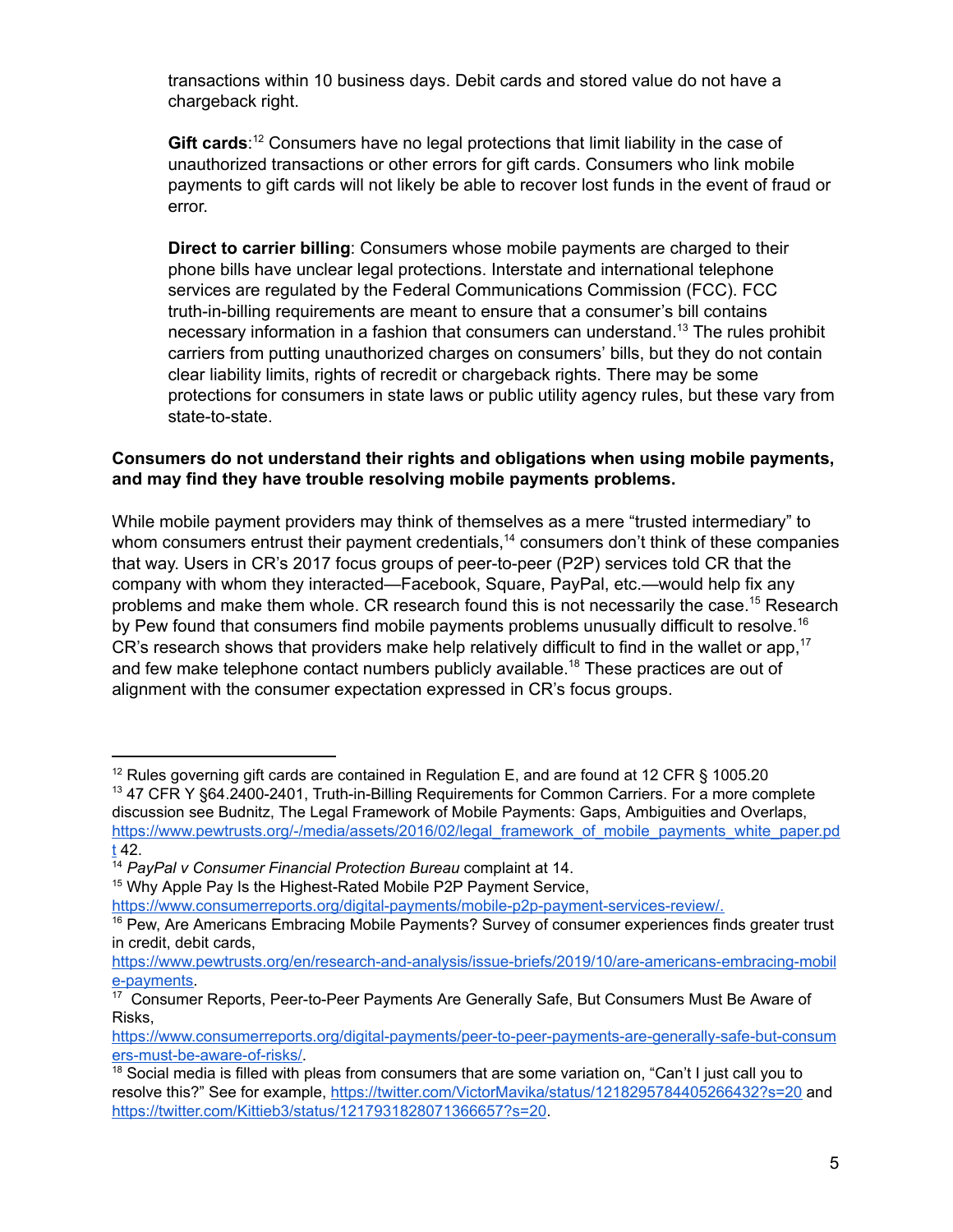The gap between consumer expectations and provider practices would not be worrying if problems were extremely rare, but they are not. There are numerous media reports of consumers being scammed into sending money via mobile payment apps, only to discover too late that these transactions have essentially the same level of protections as cash. $^\mathrm{19}$  The law covering electronic funds transfers considers a transfer "authorized" by the account holder even if the account holder was induced to send those funds by fraud. $^{20}$  We have called on the Consumer Financial Protection Bureau to extend legal protections to fraud victims.<sup>21</sup> The need for consumers to have a right to be made whole in these instances will only become more urgent as faster payments become more common.

CR's research also shows that P2P users sometimes mistakenly send money to the wrong person, and, as noted above, service providers often tell users that they are on their own to get it back. $^{22}$  We think that in instances of misdirected payments, service providers have a legal responsibility to assist users transacting with stored value. The rules covering electronic funds transfers, found in Regulation E, include a definition of error: "An incorrect electronic fund transfer to or from the consumer's account." $^{23}$  While we believe that Regulation E is clear on this point already and that no regulatory changes are needed, we have called on the Consumer Financial Protection Bureau to clarify procedures to remove any uncertainty.<sup>24</sup>

[https://www.freep.com/story/money/personal-finance/susan-tompor/2019/05/08/payment-apps-scams-ven](https://www.freep.com/story/money/personal-finance/susan-tompor/2019/05/08/payment-apps-scams-venmo-paypal/3661254002/) [mo-paypal/3661254002/;](https://www.freep.com/story/money/personal-finance/susan-tompor/2019/05/08/payment-apps-scams-venmo-paypal/3661254002/) Instant fraud: Consumers see funds disappear in Zelle account scam

The digital payment service embedded in banking apps has made it easier for thieves to access funds in personal checking and savings accounts, experts say,

[https://www.consumerreports.org/digital-payments/peer-to-peer-payments-are-generally-safe-but-consum](https://www.consumerreports.org/digital-payments/peer-to-peer-payments-are-generally-safe-but-consumers-must-be-aware-of-risks/) [ers-must-be-aware-of-risks/](https://www.consumerreports.org/digital-payments/peer-to-peer-payments-are-generally-safe-but-consumers-must-be-aware-of-risks/)

<sup>23</sup> 12 CFR § 1005.11(a)(1)(ii)

 $19$  These scams vary, and occur with many different payment apps. See for example, Consumer Reports, Peer-to-Peer Payments Are Generally Safe, But Consumers Must Be Aware of Risks, ,

[https://www.consumerreports.org/scams-fraud/how-to-protect-yourself-from-p2p-payment-scams/;](https://www.consumerreports.org/scams-fraud/how-to-protect-yourself-from-p2p-payment-scams/) Venmo texting scam: Here's what you need to know about the new con,

<https://www.foxbusiness.com/technology/venmo-texting-scam-what-to-know>; Scammers are targeting Cash App users hoping for free money,

[https://www.zdnet.com/article/scammers-are-targeting-cash-app-users-hoping-for-free-money/;](https://www.zdnet.com/article/scammers-are-targeting-cash-app-users-hoping-for-free-money/) How cyber crooks target bank accounts via payment apps like PayPal,

[https://www.nbcnews.com/business/consumer/instant-fraud-consumers-see-funds-disappear-zelle-accou](https://www.nbcnews.com/business/consumer/instant-fraud-consumers-see-funds-disappear-zelle-account-scam-n1015736) [nt-scam-n1015736](https://www.nbcnews.com/business/consumer/instant-fraud-consumers-see-funds-disappear-zelle-account-scam-n1015736).

<sup>20</sup> 12 CFR 1005.2(m) "*Unauthorized electronic fund transfer" means an electronic fund transfer from a consumer's account initiated by a person other than the consumer without actual authority to initiate the transfer and from which the consumer receives no benefit.*"

<sup>&</sup>lt;sup>21</sup> Consumer Reports comment on the Consumer Financial Protection Bureau's Inherited Regulations and Inherited Rulemaking Authorities, <https://www.regulations.gov/document?D=CFPB-2018-0012-0039>.  $22$  Consumer Reports, Peer-to-Peer Payments Are Generally Safe, But Consumers Must Be Aware of Risks,

<sup>&</sup>lt;sup>24</sup> Consumer Reports comment on the Consumer Financial Protection Bureau's Inherited Regulations and Inherited Rulemaking Authorities, <https://www.regulations.gov/document?D=CFPB-2018-0012-0039>.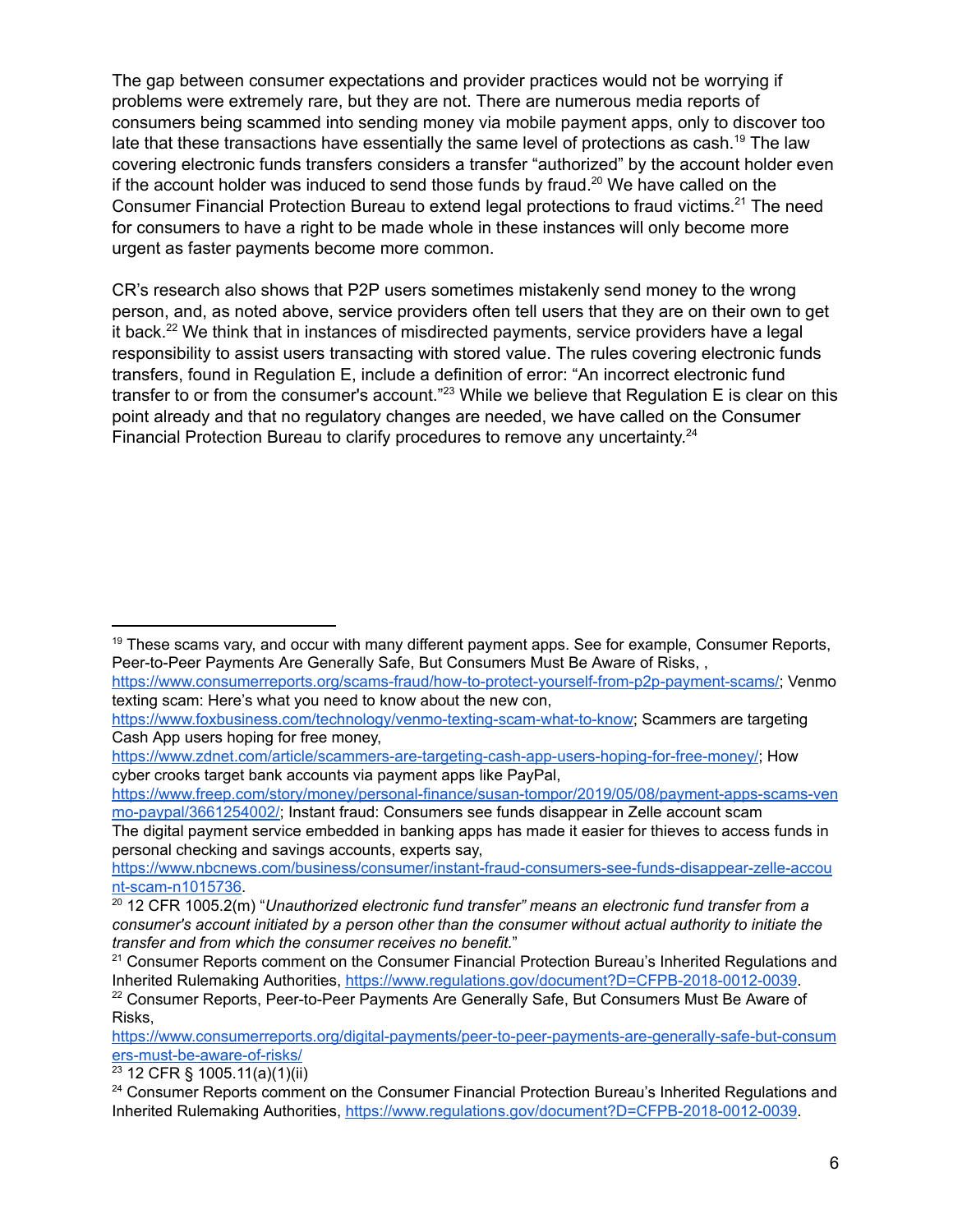### **Consumers worry about mobile payments security, and mobile payments providers could do more to secure user accounts.**

Consumers worry about the security of mobile payments, according to Pew research. $^{25}$  There is reason for concern. Both the Consumer Financial Protection Bureau and the Federal Trade Commission have sued mobile payments providers over security practices.<sup>26</sup> Additionally, CR research shows providers can and should do more to keep users safe. In particular, they could design their apps to "default" to the highest security settings, meaning users would have to actively choose to opt out. In our 2018 research, several payment apps, including Venmo, Square's Cash App, and Facebook Payments in Messenger, failed to require a password, PIN, or fingerprint for repeat access to the app or to initiate a transaction when their default security settings are in place. $^{27}$  Media reports appear with some regularity in which scammers ask to borrow a person's phone then use the victim's payment apps to transfer significant sums out. $^{28}$  If access or transfers required user authentication every time, scammers could not do this.

#### **Many Americans remain adverse to mobile payments.**

30

American adoption of mobile payments has lagged behind that of other countries and analysts' expectations. $^{29}$  That may in part be because Americans still love cash: cash is the most frequently used payment instrument, representing 30 percent of all transactions and 55 percent of transactions under \$10. $^{30}$  As compared to mobile, consumers prefer card payments, and are skeptical of mobile payments safety and security, a skepticism that crosses generations. $^{\rm 31}$  So

<sup>&</sup>lt;sup>25</sup> Pew, Are Americans Embracing Mobile Payments? Survey of consumer experiences finds greater trust in credit, debit cards,

[https://www.pewtrusts.org/en/research-and-analysis/issue-briefs/2019/10/are-americans-embracing-mobil](https://www.pewtrusts.org/en/research-and-analysis/issue-briefs/2019/10/are-americans-embracing-mobile-payments) [e-payments](https://www.pewtrusts.org/en/research-and-analysis/issue-briefs/2019/10/are-americans-embracing-mobile-payments)

<sup>&</sup>lt;sup>26</sup> PayPal Settles FTC Charges that Venmo Failed to Disclose Information to Consumers About the Ability to Transfer Funds and Privacy Settings; Violated Gramm-Leach-Bliley Act,

[https://www.ftc.gov/news-events/press-releases/2018/02/paypal-settles-ftc-charges-venmo-failed-disclose](https://www.ftc.gov/news-events/press-releases/2018/02/paypal-settles-ftc-charges-venmo-failed-disclose-information) [-information](https://www.ftc.gov/news-events/press-releases/2018/02/paypal-settles-ftc-charges-venmo-failed-disclose-information) and CFPB Takes Action Against Dwolla for Misrepresenting Data Security

Practice[shttps://www.consumerfinance.gov/about-us/newsroom/cfpb-takes-action-against-dwolla-for-misr](https://www.consumerfinance.gov/about-us/newsroom/cfpb-takes-action-against-dwolla-for-misrepresenting-data-security-practices/) [epresenting-data-security-practices/](https://www.consumerfinance.gov/about-us/newsroom/cfpb-takes-action-against-dwolla-for-misrepresenting-data-security-practices/)

<sup>&</sup>lt;sup>27</sup> Consumer Reports, Peer-to-Peer Payments Are Generally Safe, But Consumers Must Be Aware of Risks,

[https://www.consumerreports.org/digital-payments/peer-to-peer-payments-are-generally-safe-but-consum](https://www.consumerreports.org/digital-payments/peer-to-peer-payments-are-generally-safe-but-consumers-must-be-aware-of-risks/) [ers-must-be-aware-of-risks/](https://www.consumerreports.org/digital-payments/peer-to-peer-payments-are-generally-safe-but-consumers-must-be-aware-of-risks/)

 $28$  See eg. Criminals are asking to use your phone, then sending cash to themselves, police say, [https://www.wcnc.com/article/news/crime/criminals-are-asking-to-use-your-phone-then-sending-cash-to-th](https://www.wcnc.com/article/news/crime/criminals-are-asking-to-use-your-phone-then-sending-cash-to-themselves-police-say/275-603972444) [emselves-police-say/275-603972444](https://www.wcnc.com/article/news/crime/criminals-are-asking-to-use-your-phone-then-sending-cash-to-themselves-police-say/275-603972444)

 $29$  The Economist explains Why Americans are warming to mobile payments, They are finally being weaned off their cheque books,

[https://www.economist.com/the-economist-explains/2018/06/26/why-americans-are-warming-to-mobile-pa](https://www.economist.com/the-economist-explains/2018/06/26/why-americans-are-warming-to-mobile-payments) [yments](https://www.economist.com/the-economist-explains/2018/06/26/why-americans-are-warming-to-mobile-payments)

[https://www.frbsf.org/cash/publications/fed-notes/2018/november/2018-findings-from-the-diary-of-consum](https://www.frbsf.org/cash/publications/fed-notes/2018/november/2018-findings-from-the-diary-of-consumer-payment-choice/) [er-payment-choice/](https://www.frbsf.org/cash/publications/fed-notes/2018/november/2018-findings-from-the-diary-of-consumer-payment-choice/)

<sup>&</sup>lt;sup>31</sup> Pew, Are Americans Embracing Mobile Payments? Survey of consumer experiences finds greater trust in credit, debit cards,

[https://www.pewtrusts.org/en/research-and-analysis/issue-briefs/2019/10/are-americans-embracing-mobil](https://www.pewtrusts.org/en/research-and-analysis/issue-briefs/2019/10/are-americans-embracing-mobile-payments) [e-payments](https://www.pewtrusts.org/en/research-and-analysis/issue-briefs/2019/10/are-americans-embracing-mobile-payments)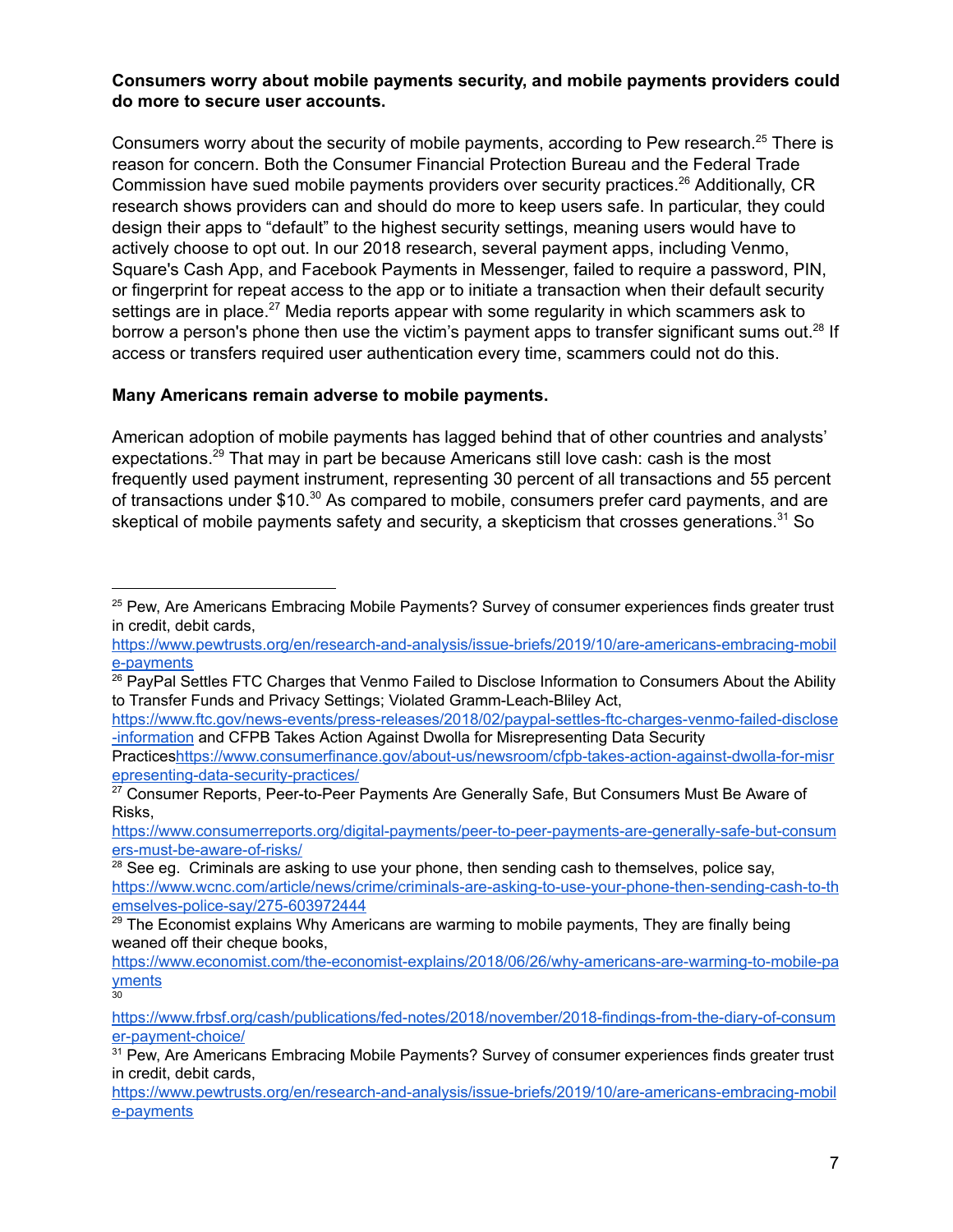while seemingly every year is going to be "the year of mobile payments," $^{32}$  2020 is probably not going to be that year.

# **PayPal's lawsuit to overturn the CFPB Prepaid Rule threatens mobile payment protections.**

Current protections for mobile payments made with stored value, imperfect as they are, are threatened by the PayPal lawsuit seeking to invalidate the Consumer Financial Protection Bureau's Prepaid rule. The rule essentially extends the protections that apply to bank account transfers and debit card transactions to stored value. $^{33}$  Before the prepaid rule, consumers had to rely on what few protections state money transmitter laws have to cover their use of prepaid accounts. $^{34}$  These laws lack the error resolution rights $^{35}$  and right of recredit that apply to prepaid cards now that they are covered by the prepaid rule.

PayPal's lawsuit argues that the prepaid rule was meant to apply to physical general purpose reloadable prepaid cards and not to digital wallets. This misunderstands prepaid's history, and the history of the rule. Prepaid is not and never was simply a plastic card. Early prepaid users adopted prepaid accounts to shop online or otherwise where cash is not accepted. $^{36}$  Prepaid users were among the first to send money person-to-person via text. And as an example of how the rule was never meant simply to apply to plastic cards, CR sought to have it extended to cryptocurrency wallets.<sup>37</sup>

A lot of money will be at risk if the rule goes away. Today, Venmo has 40 million users. These consumers are responsible for more than \$100 billion in transactions.<sup>38</sup> Even if only a small fraction of that is stored value, consumer funds in Venmo are likely in the billions. And Venmo is but one example of a digital account covered by the prepaid rule. Millions of Bluebird, Walmart

[https://www.forbes.com/sites/techonomy/2014/01/23/cash-is-trash-the-future-of-mobile-payment/#1997b6](https://www.forbes.com/sites/techonomy/2014/01/23/cash-is-trash-the-future-of-mobile-payment/#1997b6a61596) [a61596](https://www.forbes.com/sites/techonomy/2014/01/23/cash-is-trash-the-future-of-mobile-payment/#1997b6a61596);Alix Murphy, The Year Of Mobile Payments [2015],

<https://techcrunch.com/2015/04/19/the-year-of-mobile-payments/>.

<sup>34</sup> Pew Issue Brief, Imperfect Protection, Using Money Transmitter Laws to Insure Prepaid Cards,

37

38

<sup>&</sup>lt;sup>32</sup> Tony Danova, Mobile Is Poised To Upend The Payments Industry [2013]

[https://www.businessinsider.com/the-mobile-payments-moment-2013-12;](https://www.businessinsider.com/the-mobile-payments-moment-2013-12) Ryan Rommann, Cash Is Trash: The Future of Mobile Payment [2014],

<sup>&</sup>lt;sup>33</sup> The Consumer Financial Protection Bureau, Rules Concerning Prepaid Accounts Under the Electronic Fund Transfer Act (Regulation E) and the Truth in Lending Act (Regulation Z),

[https://www.consumerfinance.gov/policy-compliance/rulemaking/final-rules/rules-concerning-prepaid-acco](https://www.consumerfinance.gov/policy-compliance/rulemaking/final-rules/rules-concerning-prepaid-accounts-under-electronic-fund-transfer-act-regulation-e-and-truth-lending-act-regulation-z/) [unts-under-electronic-fund-transfer-act-regulation-e-and-truth-lending-act-regulation-z/](https://www.consumerfinance.gov/policy-compliance/rulemaking/final-rules/rules-concerning-prepaid-accounts-under-electronic-fund-transfer-act-regulation-e-and-truth-lending-act-regulation-z/)

[https://www.pewtrusts.org/~/media/legacy/uploadedfiles/pcs\\_assets/2013/pewprepaidmoneytransmitterpd](https://www.pewtrusts.org/~/media/legacy/uploadedfiles/pcs_assets/2013/pewprepaidmoneytransmitterpdf.pdf) [f.pdf.](https://www.pewtrusts.org/~/media/legacy/uploadedfiles/pcs_assets/2013/pewprepaidmoneytransmitterpdf.pdf)

<sup>&</sup>lt;sup>35</sup> Professor Mark E. Budnitz, The Legal Framework of Mobile Payments, Gaps, ambiguities, and overlap, at 14 and 33,

[https://www.pewtrusts.org/-/media/assets/2016/02/legal\\_framework\\_of\\_mobile\\_payments\\_white\\_paper.pd](https://www.pewtrusts.org/-/media/assets/2016/02/legal_framework_of_mobile_payments_white_paper.pdf) [f.](https://www.pewtrusts.org/-/media/assets/2016/02/legal_framework_of_mobile_payments_white_paper.pdf)

<sup>36</sup> Pew, Why Americans Use Prepaid Cards,

[https://www.pewtrusts.org/-/media/legacy/uploadedfiles/pcs\\_assets/2014/prepaidcardssurveyreportpdf.pdf](https://www.pewtrusts.org/-/media/legacy/uploadedfiles/pcs_assets/2014/prepaidcardssurveyreportpdf.pdf) at 13.

[https://advocacy.consumerreports.org/wp-content/uploads/2015/03/signed-final-CU-CFPB-proposed-prep](https://advocacy.consumerreports.org/wp-content/uploads/2015/03/signed-final-CU-CFPB-proposed-prepaid-rules-comment.pdf) [aid-rules-comment.pdf](https://advocacy.consumerreports.org/wp-content/uploads/2015/03/signed-final-CU-CFPB-proposed-prepaid-rules-comment.pdf)

[https://www.cnbc.com/2019/04/25/venmo-discloses-huge-digital-user-base-but-no-plan-to-profit-from-it.ht](https://www.cnbc.com/2019/04/25/venmo-discloses-huge-digital-user-base-but-no-plan-to-profit-from-it.html) [ml](https://www.cnbc.com/2019/04/25/venmo-discloses-huge-digital-user-base-but-no-plan-to-profit-from-it.html)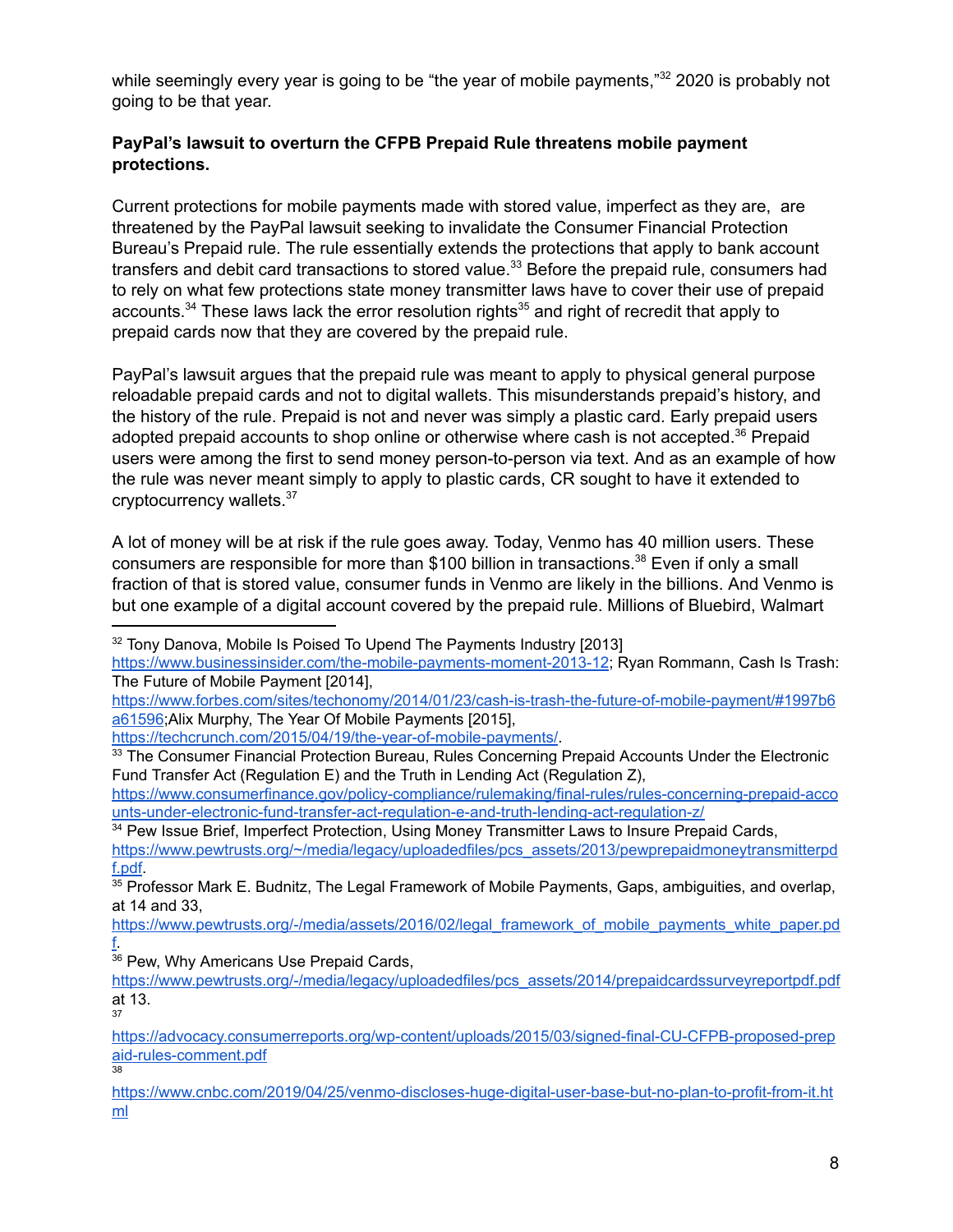Money Card and Serve accounts - all virtually indistinguishable from online bank accounts under the prepaid rule - will lack protections if the prepaid rule is invalidated.

# **III. Mobile payments multiply privacy concerns inherent in non-cash payments.**

### **Mobile payments' providers privacy practices are wanting.**

Mobile payments cannot be made anonymously.<sup>39</sup> Electronic payments require the involvement of multiple parties and therefore have many eyes on them. For example, a credit card payment implicates at minimum a merchant, two banks and a payments processor. $^{40}$  The number of eyes grows when a mobile device, telecom or internet service provider, and third party app are in the mix. Some data collection is necessary and appropriate, but often digital financial data collection far exceeds this baseline.

Mobile payments services are often touted as "free." Users are not the customers of these services, they are the product. Mobile payment providers justify all-encompassing surveillance of users in the name of "analytics" or "product improvement." Providers also reserve broad rights to use your data for unrelated purposes, including targeted advertising, and share user data outside what a user would reasonably expect. The potential for users' information to be weaponized against them is particularly acute when payments are combined with platforms such as Facebook, Uber and Amazon.

Privacy is a fundamental human right. As CR's Director of Consumer Privacy and Technology Policy Justin Brookman has written, surveillance is a privacy harm, and consumers have a privacy interest in controlling commercial collection of their personal information.<sup>41</sup> Consumers must have options to avoid the always watching eyes of their bank, credit card company or payments provider. That means cash use should continue to be an option for consumers. And it also means there needs to be meaningful curbs on data collection and sharing. People should be able to shop without our every move being tracked, recorded, and shared.

Providers can do more to give consumers control over information collected about them. Consumers deserve easy, standardized tools that give them control over their information and allow them to stop companies from using their data for extraneous purposes. These best practices and more are outlined in The Digital Standard, an open-source digital privacy and security standard, which companies should adopt. $^{42}$  Wherever possible, consumers should be able to make choices about multiple companies at once. CR supports and is working on efforts to make these types of controls the industry standard in financial services. $^{43}$  However, consumers shouldn't bear the entire burden of protecting their privacy through settings and controls. Laws are necessary to ensure that the cost of access to financial services is not constant surveillance.

<sup>42</sup> <https://www.thedigitalstandard.org/>

 $39$  Cryptocurrency enthusiasts argue otherwise, but that is not a topic I'm addressing here.

<sup>40</sup> Susan Herbst-Murphy, Clearing and Settlement of Interbank Card Transactions: A MasterCard Tutorial for Federal Reserve Payments Analysts, at 22,

[https://www.philadelphiafed.org/-/media/consumer-finance-institute/payment-cards-center/publications/dis](https://www.philadelphiafed.org/-/media/consumer-finance-institute/payment-cards-center/publications/discussion-papers/2013/D-2013-October-Clearing-Settlement.pdf) [cussion-papers/2013/D-2013-October-Clearing-Settlement.pdf.](https://www.philadelphiafed.org/-/media/consumer-finance-institute/payment-cards-center/publications/discussion-papers/2013/D-2013-October-Clearing-Settlement.pdf)

<sup>41</sup> Justin Brookman & G.S. Hans, *Why Collection Matters: Surveillance as a De Facto Privacy Harm*, FUTURE OF PRIVACY FORUM BIG DATA & PRIVACY WORKSHOP PAPER COLLECTION (2013), <https://fpf.org/wp-content/uploads/Brookman-Why-Collection-Matters.pdf>.

<sup>43</sup> CR recently joined the Financial Data Exchange, <https://financialdataexchange.org/>.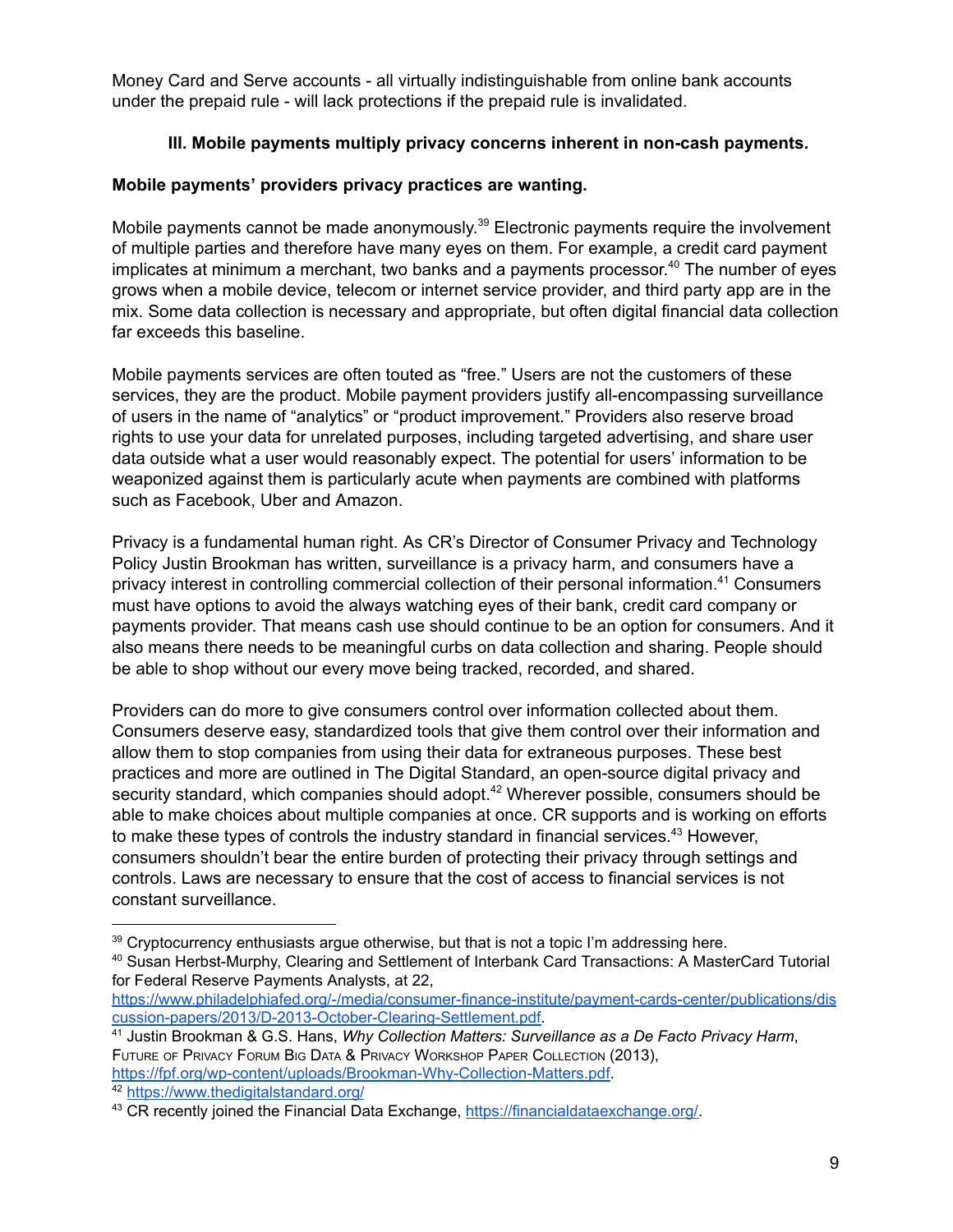#### **IV. Cryptocurrency in its current forms creates more consumer problems while solving none.**

Many claims have been made about how mobile financial services, and mobile payments in particular, increase financial inclusion. The entire Libra project, for example, is justified by Facebook with the dubious claim that it will "empower billions of people."<sup>44</sup> The reality is that the reasons consumers are outside the financial mainstream in the United States are largely structural.<sup>45</sup> Nothing about cryptocurrency fixes this, nor will any app or digital wallet.

Unbanked consumers - people without checking or savings accounts, are less likely than banked consumers to use mobile payments, $^{46}$  and are far more cash reliant than other Americans. $^{47}$  The reasons consumers rely on cash are many, but unbanked consumers cite not having enough money to keep in account as a primary reason they are unbanked.<sup>48</sup> Unbanked consumers are more likely to suspend or cancel their cell phone plans because of the cost of maintaining coverage, therefore making regular use of mobile financial services is nearly impossible for unbanked consumers. 49

If the legal mess in traditional payments, as described above, is bad, the legal mess in cryptocurrency is worse. Right now and in the absence of action from either Congress or Consumer Financial Protection Bureau, the few consumer protections that cryptocurrency users have are mostly found in state money transmitter laws. As noted above, these state laws lack the types of payments protection found in federal law. To date, the Consumer Financial Protection Bureau has declined to opine on whether Reg E applies to cryptocurrency wallets. Similarly, there is no federal deposit insurance for cryptocurrency. Cryptocurrency scams and fraud are rampant, and hacking of wallets and exchanges, where virtual currencies are stored, is common. $^{50}$  These products and services should not be tested on consumers with the least

<sup>44</sup> <https://libra.org/en-US/white-paper/#introduction>

<sup>45</sup> Unbanked Americans, when asked cite the costs associated with banking, and - first and foremost - not having enough money to keep in account as the main reasons for not having a bank account. <https://www.fdic.gov/householdsurvey/2017/2017execsumm.pdf> at 4.

<sup>46</sup> Pew, What Do Consumers Without Bank Accounts Think About Mobile Payments? [https://www.pewtrusts.org/en/research-and-analysis/issue-briefs/2016/06/what-do-consumers-without-ban](https://www.pewtrusts.org/en/research-and-analysis/issue-briefs/2016/06/what-do-consumers-without-bank-accounts-think-about-mobile-payments) [k-accounts-think-about-mobile-payments](https://www.pewtrusts.org/en/research-and-analysis/issue-briefs/2016/06/what-do-consumers-without-bank-accounts-think-about-mobile-payments)

<sup>47</sup> Federal Deposit Insurance Corporation, 2017 FDIC National Survey of Unbanked and Underbanked Households Executive Summary, at 12,

[https://www.fdic.gov/householdsurvey/2017/2017execsumm.pdf.](https://www.fdic.gov/householdsurvey/2017/2017execsumm.pdf) <sup>48</sup> *Id.* at 4.

<sup>49</sup> Pew, What Do Consumers Without Bank Accounts Think About Mobile Payments? [https://www.pewtrusts.org/en/research-and-analysis/issue-briefs/2016/06/what-do-consumers-without-ban](https://www.pewtrusts.org/en/research-and-analysis/issue-briefs/2016/06/what-do-consumers-without-bank-accounts-think-about-mobile-payments) [k-accounts-think-about-mobile-payments](https://www.pewtrusts.org/en/research-and-analysis/issue-briefs/2016/06/what-do-consumers-without-bank-accounts-think-about-mobile-payments)

<sup>&</sup>lt;sup>50</sup> Olivia Solon, Bitcoin, titcoin, ponzicoin: jokes and scams fuel a cryptocurrency gold rush, The Guardian (Feb. 2, 2018),

<https://www.theguardian.com/technology/2018/feb/02/bitcoin-bananacoin-prodeum-cryptocurrencies>;

Shane Shifflett and Coulter Jones, Buyer Beware: Hundreds of Bitcoin Wannabes Show Hallmarks of Fraud, A Wall Street Journal analysis of 1,450 cryptocurrency offerings reveals rampant plagiarism, identity theft and promises of improbable returns, (May 17, 2018),

<https://www.wsj.com/articles/buyer-beware-hundreds-of-bitcoin-wannabes-show-hallmarks-of-fraud-1526> [573115;](https://www.wsj.com/articles/buyer-beware-hundreds-of-bitcoin-wannabes-show-hallmarks-of-fraud-1526) Kate Rooney, \$1.1 billion in cryptocurrency has been stolen this year, and it was apparently easy to do, CNBC (June 7, 2018),

<https://www.cnbc.com/2018/06/07/1-point-1b-in-cryptocurrency-was-stolen-this-year-and-it-was-easy-to-d>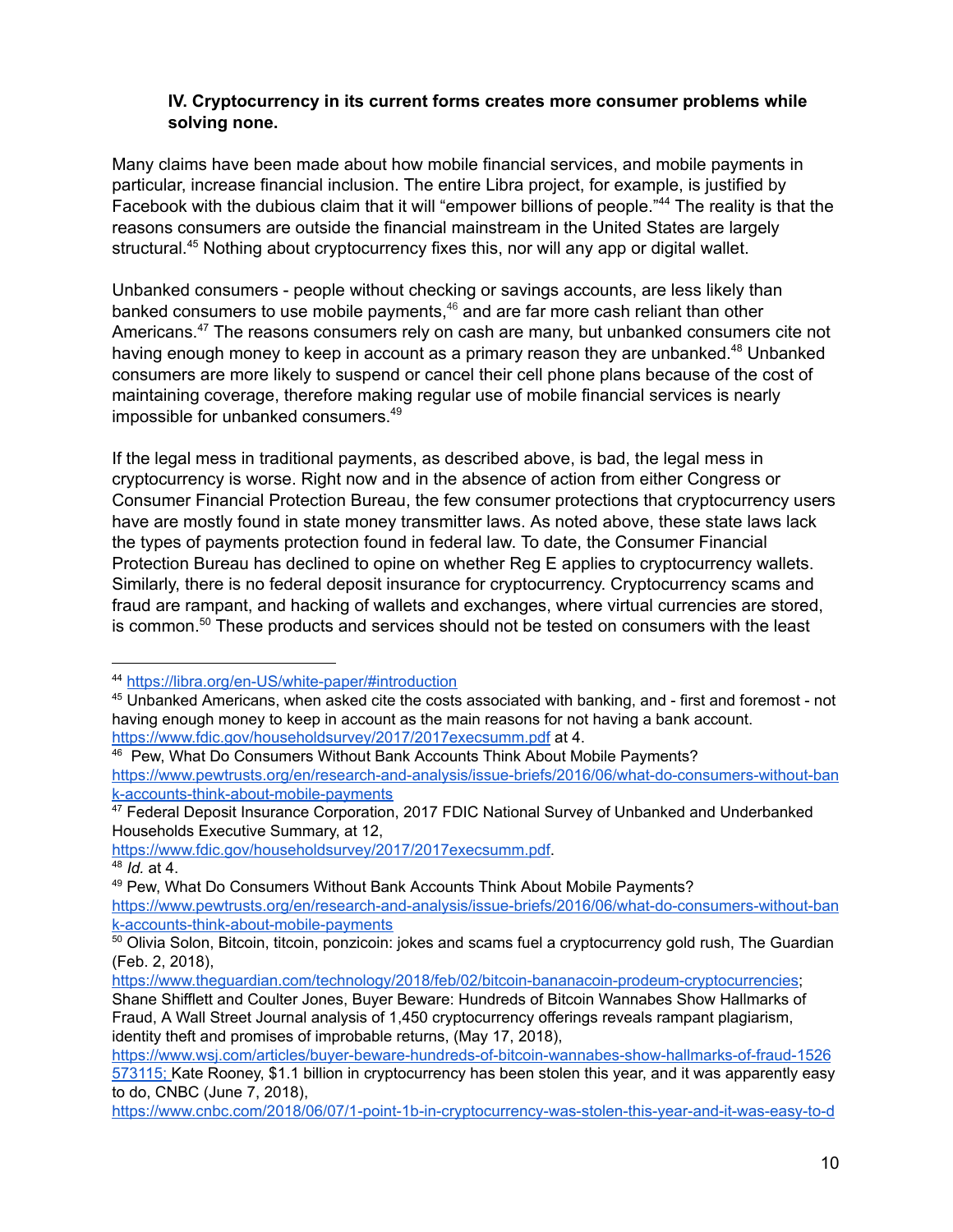cushion in their financial lives. The best way to ensure consumer access to faster and safer electronic payments is to support the Federal Reserve's proposal to build the FedNow faster payments system, not by empowering new fangled, untested, unregulated corporate schemes.

# **V. Recommendations**

# **Congress should create a strong federal floor of consumer payments protections.**

Congress can make every way safe to pay with a few updates to existing laws, as CR's Gail Hillebrand advised in 2008. $51$  It remains the case that there is little that consumers can do on their own to ensure their safety,<sup>52</sup> a situation compounded by the mobile environment in which consumers have little understanding of their rights and obligations. Congress can ensure that all payment types have the same baseline protections for consumers.

Congress should amend the Electronic Fund Transfer Act (EFTA) to provide equal, strong loss caps and a guaranteed recredit time periods after unauthorized use for all non-cash, non-check payments. Congress should also update the EFTA to provide a chargeback right for all non-cash, non-check payment types. Congress should also extend the chargeback right in the Fair Credit Billing Act to cover direct-to-carrier billing. These changes would go a long way to ensuring that mobile payments have a strong baseline of protections.

# **Congress should pass strong privacy legislation, including curbs on data collection.**

The Gramm-Leach-Bliley Act (GLBA) makes a distinction between financial and other types of data. When the name of your first pet can be the key to account access, and money can be sent using only a phone number, the line between sensitive financial data and everything else is either already meaningless or well on its way to becoming so.

The Gramm-Leach-Bliley Act should not be mistaken for a privacy law. GLBA requires financial services providers to explain their information-sharing practices to their customers and to protect sensitive data. $^{53}$  The disclosures required by GLBA, which are intended to give consumers the opportunity to opt-out of the sharing of nonpublic personal information with third parties and to outline the company's data use practices, are so confusing that consumers are unlikely to exercise their rights. Moreover, GLBA does nothing to curb data collection in excess of what is reasonably necessary. Its incentives to protect consumer data from unauthorized disclosure remain inadequate. Still, banks and financial services providers seek and get broad exemptions from state privacy laws by claiming that GLBA protects consumer privacy.<sup>54</sup> The GLBA regime does no such thing and it is time for Congress to act.

Every person by dint of their humanity has a right to privacy. As noted above, CR urges providers to adopt the tools and practices in the Digital Standard. But legal action is also

[o.html.](https://www.cnbc.com/2018/06/07/1-point-1b-in-cryptocurrency-was-stolen-this-year-and-it-was-easy-to-d)

<sup>51</sup> Gail Hillebrand, *Before the Grand Rethinking: Five Things to Do Today with Payments Law and Ten Principles to Guide New Payments Products and New Payments Law,* <https://consumersunion.org/pdf/WhereisMyMoney08.pdf>

 $52$  *Id.* 

<sup>53</sup> Pub. L. 106-102

<sup>&</sup>lt;sup>54</sup> For a discussion of the gaps and ambiguities in the California Consumer Privacy Act created by the GLBA exemption, see *The 2018 California Consumer Privacy Act: Understanding Its Implications and Ambiguities*, [https://www.frbsf.org/banking/files/Fintech-Edge-Special-Report\\_CCPA.pdf](https://www.frbsf.org/banking/files/Fintech-Edge-Special-Report_CCPA.pdf) at 5.